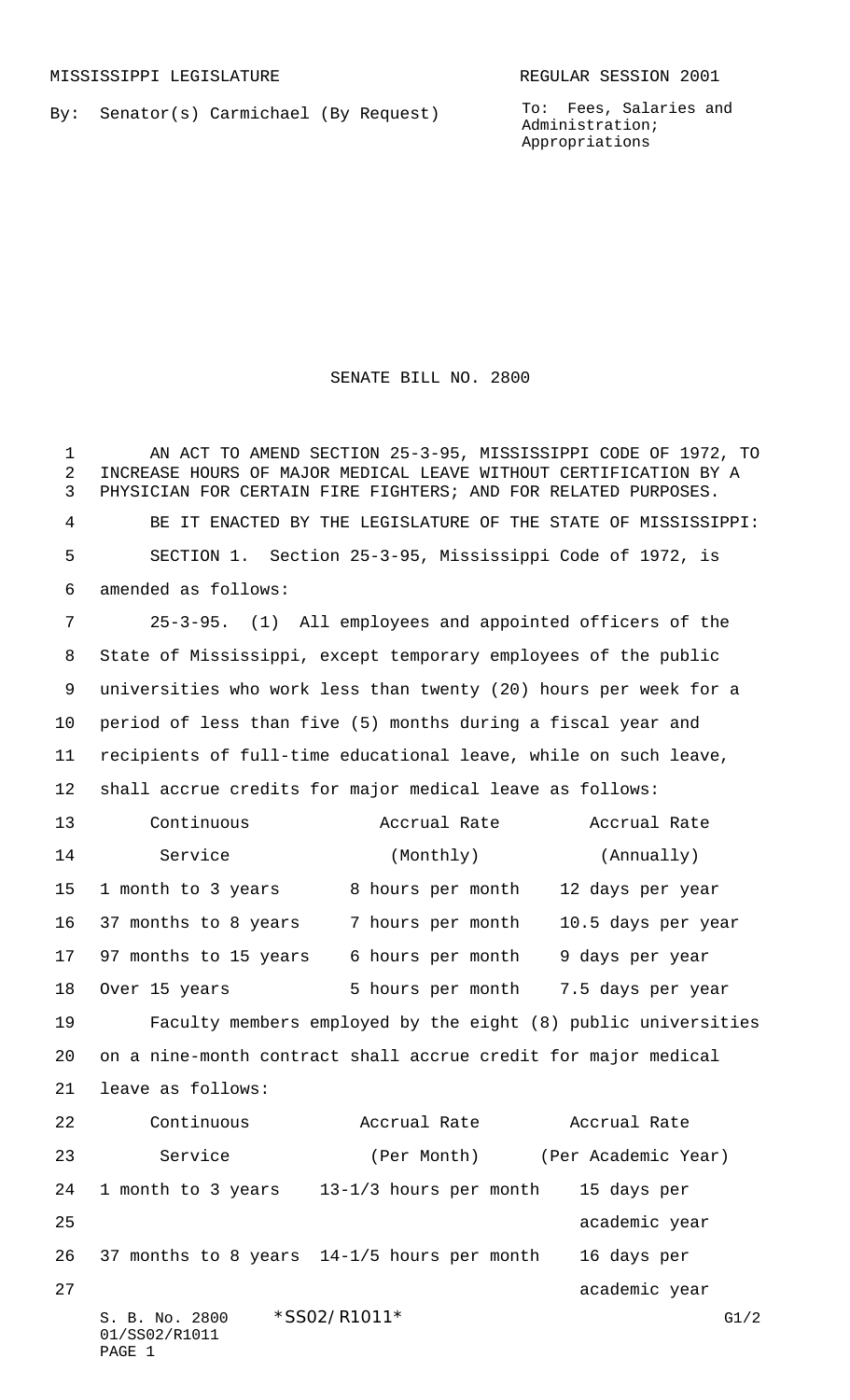```
28 97 months to 15 years 15-2/5 hours per month 17 days per
29 academic year
30 Over 15 years 16 hours per month 18 days per
31 academic year and the state of the state of the state and the state of the state of the state of the state of the state of the state of the state of the state of the state of the state of the state of the state of the s
```
 Part-time employees shall accrue major medical leave on a pro rata basis. There shall be no maximum limit to major medical leave accumulation. All unused major medical leave shall be counted as creditable service for the purposes of the retirement system as provided in Sections 25-11-103 and 25-13-5.

 (2) Major medical leave may be used for the illness or injury of an employee or member of the employee's immediate family as defined in subsection (3) of this section, only after the employee has used one (1) day of accrued personal or compensatory leave for each absence due to illness, or leave without pay if the employee has no accrued personal or compensatory leave. Provided that faculty members employed by the eight (8) public universities on a nine-month basis may use major medical leave for the first day of absence due to illness. However, major medical leave may be used, without prior use of personal leave, to cover regularly scheduled visits to a doctor's office or a hospital for the continuing treatment of a chronic disease, as certified in advance by a physician. For the purposes of this section, "physician" means a doctor of medicine, osteopathy, dental medicine, podiatry or chiropractic. Except as otherwise provided herein, for each absence due to illness of thirty-two (32) consecutive working hours (combined personal leave and major medical leave) major medical leave shall be authorized only when certified by their attending physician. However, for fire fighters who work for the Mississippi Military Department, for each absence due to illness of forty-eight (48) consecutive working hours (combined personal leave and major medical leave), major medical leave shall be authorized only when certified by their attending physician.

S. B. No. 2800 \*SS02/R1011\* 01/SS02/R1011 PAGE 2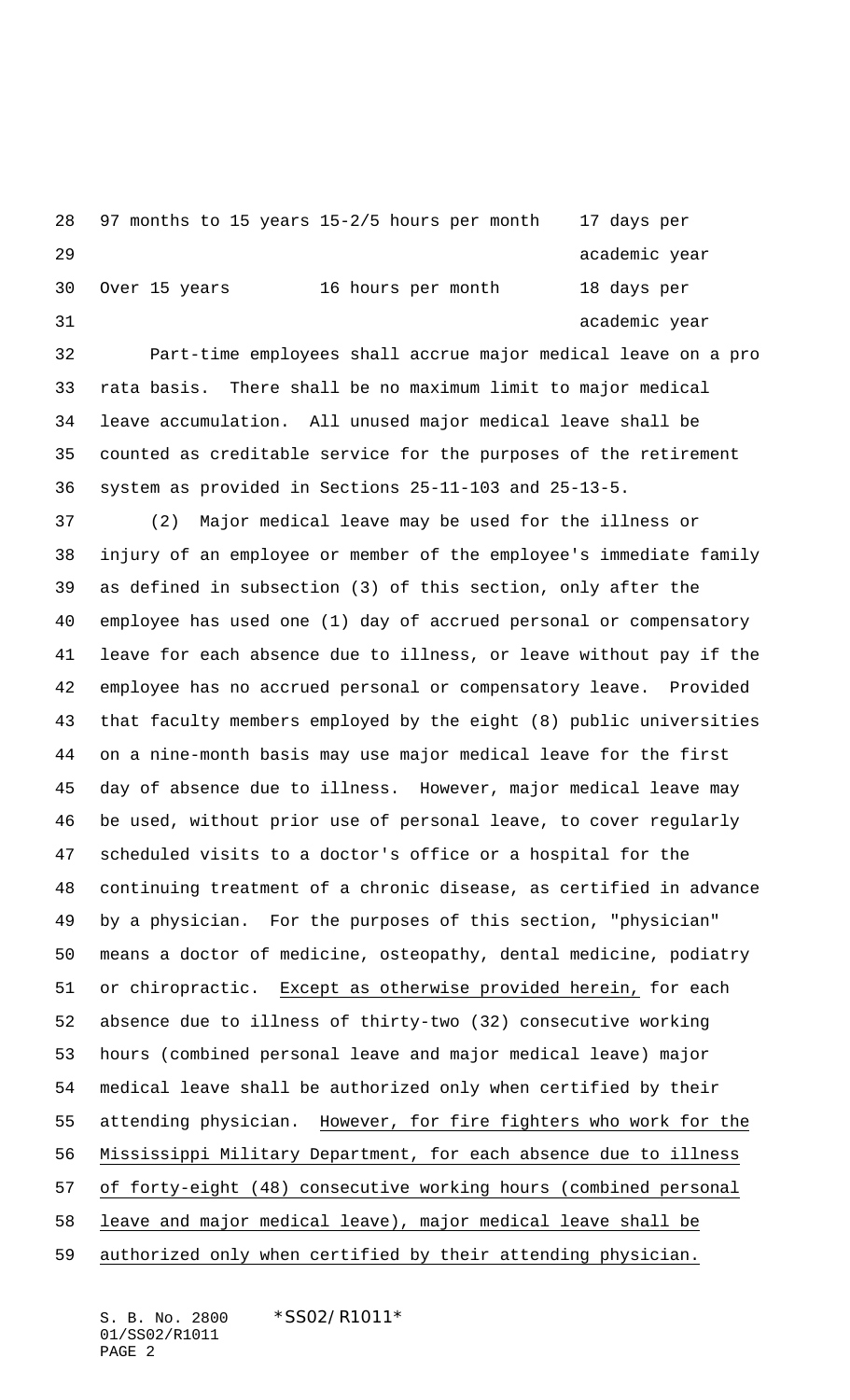(3) An employee may use up to three (3) days of earned major medical leave for each occurrence of death in the immediate family requiring the employee's absence from work. No qualifying time or use of personal leave will be required prior to use of major medical leave for this purpose. For the purpose of this subsection (3), the immediate family is defined as spouse, parent, stepparent, sibling, child, stepchild, grandchild, grandparent, son- or daughter-in-law, mother- or father-in-law or brother- or sister-in-law. Child means a biological, adopted or foster child, or a child for whom the individual stands or stood in loco parentis.

 (4) Employees and appointed officers of the State of Mississippi having unused, accumulated sick leave or annual leave earned prior to July 1, 1984, shall be credited with major medical leave and personal leave as follows: All unused annual leave shall be credited as personal leave.

 Unused sick leave shall be divided between major medical leave and personal leave at rates determined by the employee's sick leave balance on June 30, 1984. The rates of conversion shall be as follows:

| 80 | Sick Leave        | Percentage     | Percentage          |
|----|-------------------|----------------|---------------------|
| 81 | Balance as of     | Converted to   | Converted to        |
| 82 | June 30, 1984     | Personal Leave | Major Medical Leave |
| 83 | $1 - 200$ hours   | 20%            | 80%                 |
| 84 | $201 - 400$ hours | 25%            | 75%                 |
| 85 | $401 - 600 hours$ | 30%            | 70%                 |
| 86 | 601 or more hours | 35%            | 65%                 |

S. B. No. 2800 \*SS02/R1011\* 01/SS02/R1011 PAGE 3 (5) Upon retirement from active employment each faculty member of the state-supported public universities who is employed on a nine-month basis shall receive credit and be paid for not more than thirty (30) days of unused major medical leave for service as a state employee. Unused major medical leave in excess of thirty (30) days shall be counted as creditable service for the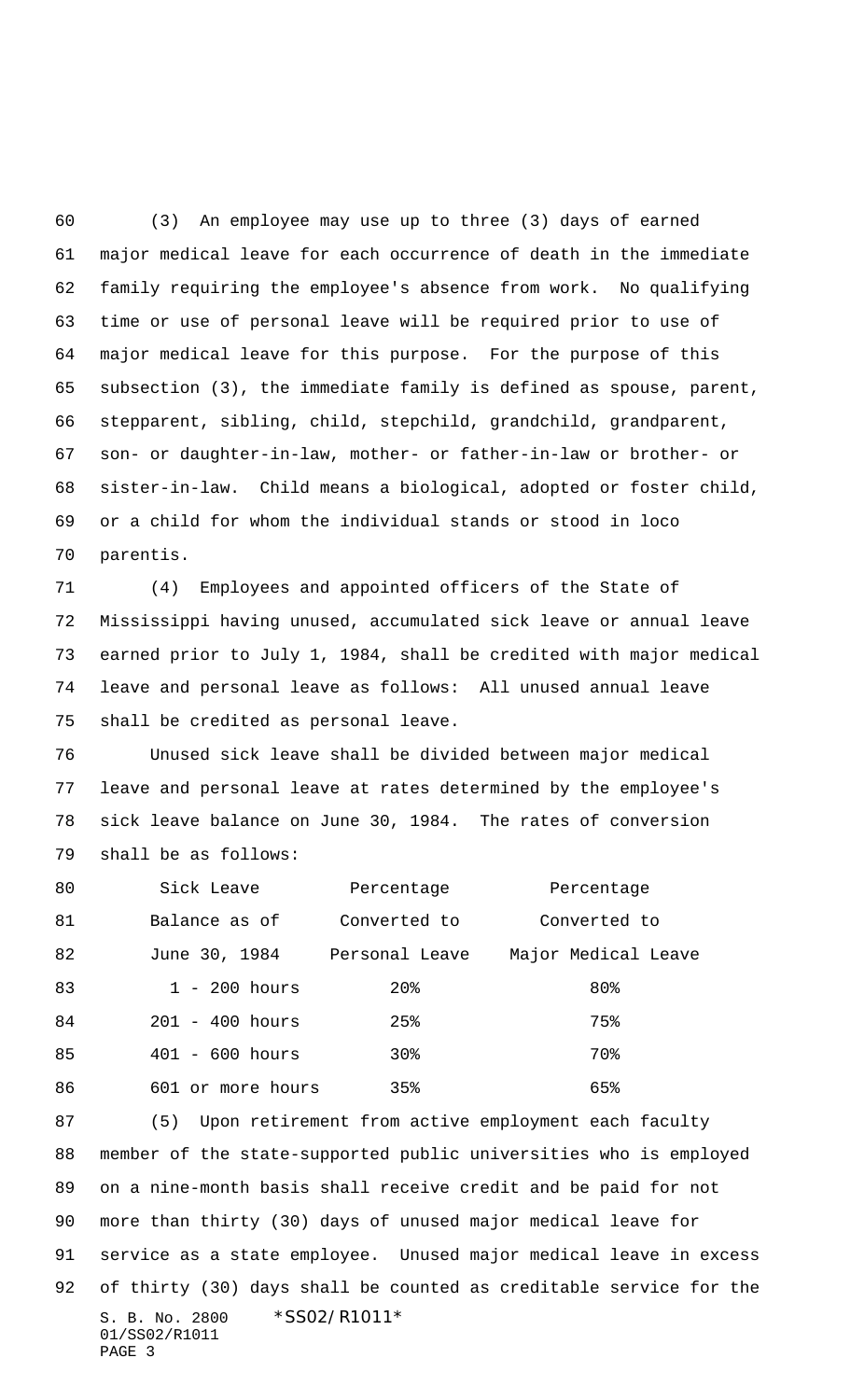purposes of the retirement system as provided in Sections 25-11-103 and 25-13-5.

 (6) Any officer of the Mississippi Highway Safety Patrol who is injured by wound or accident in the line of duty shall not be required to use earned major medical leave during the period of recovery from such injury.

 (7) For the purpose of Sections 25-3-91 through 25-3-99, the earned major medical leave of each employee shall be credited monthly after the completion of each calendar month, and the appointing authority shall not increase the amount of major medical leave to an employee's credit. It shall be unlawful for an appointing authority to grant major medical leave in an amount greater than was earned and accumulated by the officer or employee.

 (8) Any employee may donate a portion of his or her earned personal leave or major medical leave to another employee who is suffering from a catastrophic injury or illness, as defined in Section 25-3-91, or to another employee who has a member of his or her immediate family who is suffering from a catastrophic injury or illness, in accordance with the following:

 (a) The employee donating the leave (the "donor employee") shall designate the employee who is to receive the leave (the "recipient employee") and the amount of earned personal leave and major medical leave that is to be donated, and shall notify the donor employee's appointing authority or supervisor of his or her designation. The donor employee's appointing authority or supervisor then shall notify the recipient employee's appointing authority or supervisor of the amount of leave that has been donated by the donor employee to the recipient employee.

S. B. No. 2800 \*SS02/R1011\* 01/SS02/R1011 PAGE 4 (b) The maximum amount of earned personal leave that an employee may donate to any other employee may not exceed a number of days that would leave the donor employee with fewer than seven (7) days of personal leave left, and the maximum amount of earned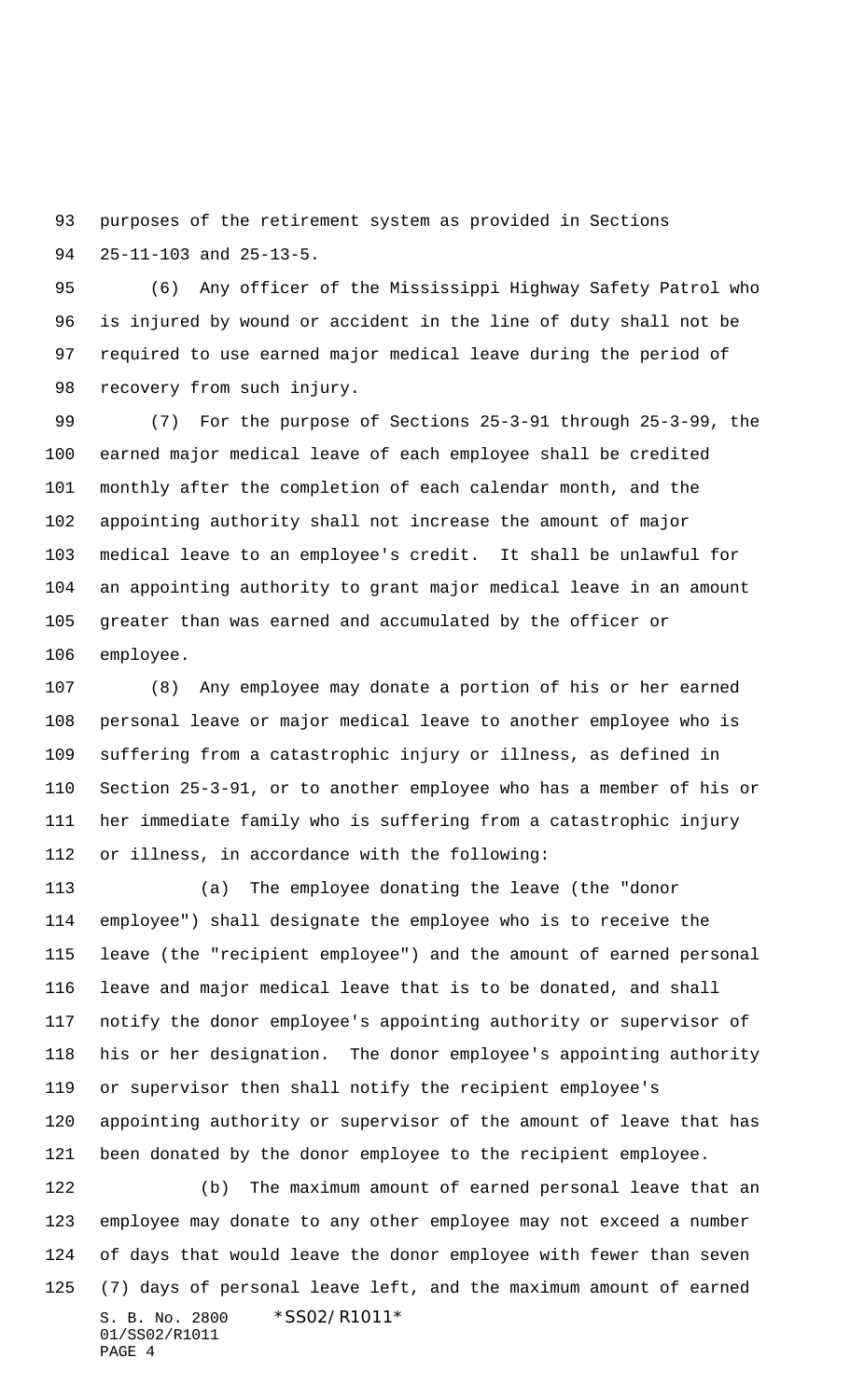major medical leave that an employee may donate to any other employee may not exceed fifty percent (50%) of the earned major medical leave of the donor employee.

 (c) An employee must have exhausted all of his or her earned personal leave and major medical leave before he or she will be eligible to receive any leave donated by another employee.

 (d) Before an employee may receive donated leave, he or she must provide his or her appointing authority or supervisor with a physician's statement that states the beginning date of the catastrophic injury or illness, a description of the injury or illness, and a prognosis for recovery and the anticipated date that the recipient employee will be able to return to work.

 (e) If an employee is aggrieved by the decision of his or her appointing authority that the employee is not eligible to receive donated leave because the injury or illness of the employee or member of the employee's immediate family is not, in the appointing authority's determination, a catastrophic injury or illness, the employee may appeal the decision to the employee appeals board.

 (f) If the total amount of leave that is donated to any employee is not used by the recipient employee, the donated leave shall be returned to the donor employees on a pro rata basis, based on the ratio of the number of days of leave donated by each donor employee to the total number of days of leave donated by all donor employees.

 (g) The failure of any appointing authority or supervisor of any employee to properly deduct an employee's donation of leave to another employee from the donor employee's earned personal leave or major medical leave shall constitute just cause for the dismissal of the appointing authority or supervisor. (h) Donated leave shall not be used in lieu of disability retirement.

S. B. No. 2800 \*SS02/R1011\* 01/SS02/R1011 PAGE 5